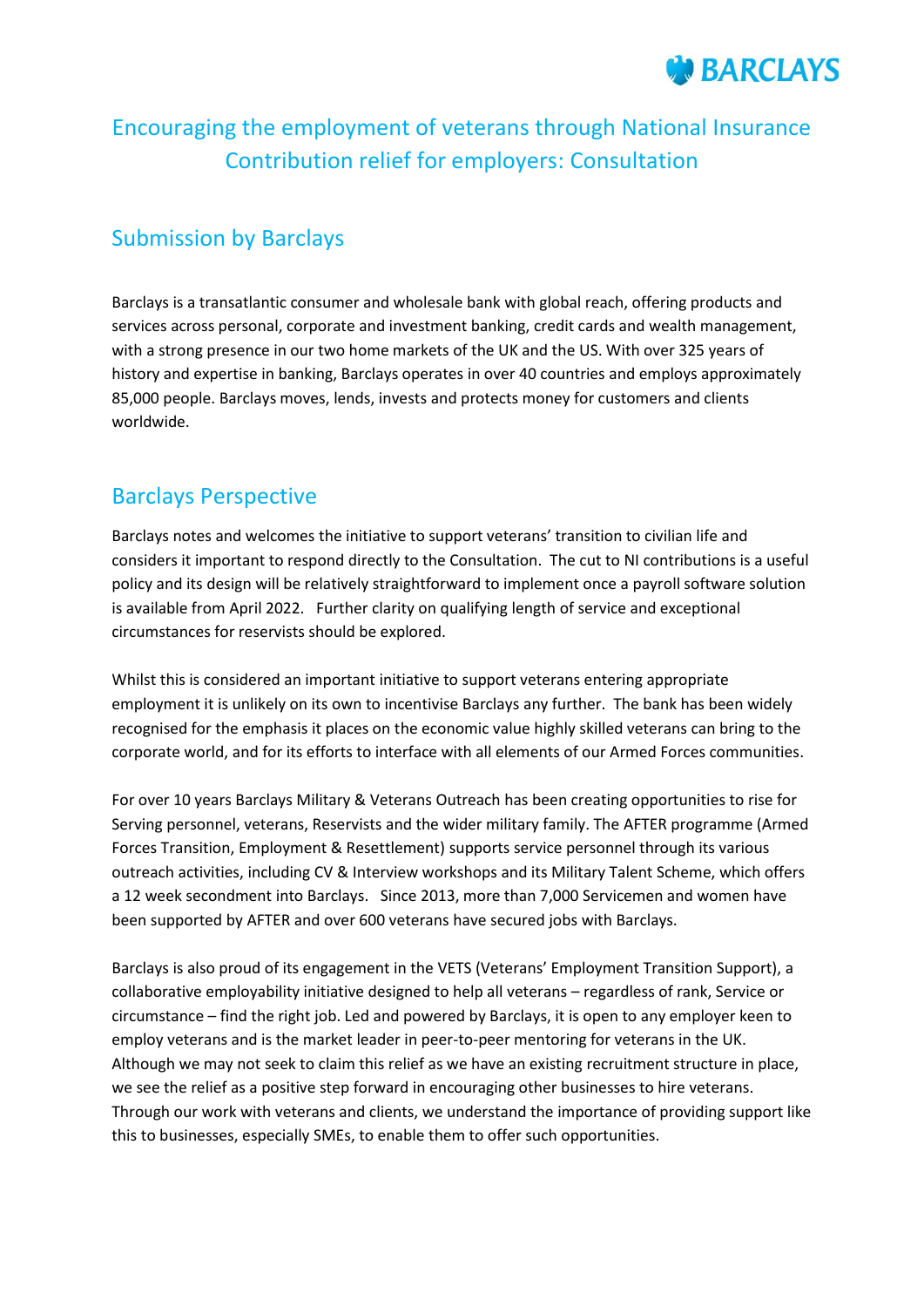#### **1. Would a relief of this nature encourage you to employ your first or more veterans? Please explain.**

As an equal opportunities employer, Armed Forces Covenant signatory and an Employer Recognition Service Gold Award holder, Barclays already has programmes promoting the hiring of veterans and therefore this stand-alone initiative would not have any material impact.

It is possible that Barclays would not seek to claim this relief at all.

**2. Do you agree that, for this relief, the Government should follow the definition of HM Armed Forces found in Schedule 6 of SI 2001/1004, as set out above? If not, which definition would be preferable?** 

Barclays would agree that this is a reasonable definition.

#### **3. Do you agree that the employment of Reservists should not qualify for this relief? If not, which approach would be preferable?**

In terms of the overall purpose of the policy it seems reasonable not to include reservists although there may be circumstances when exceptions might apply, for example those unemployed who have been deployed on operations.

# **4. Do you agree that the Government should define the qualifying length of service to be considered a veteran as set out in the Armed Forces Covenant? If not, which approach would be preferable?**

A Government definition defining the length of service to be considered a veteran would make the identification and administration of such a scheme simpler for an employer. However, a single day service would not necessary help an employer to distinguish between those veterans whose lengthy service might warrant a need for greater assistance with transition to civilian employment.

**5. Do you agree that making this relief available for all veterans, regardless of when they left HM Armed Forces is the correct approach? If not, what approach would be preferable?** 

This approach simplifies the process and would make sense not to tie the relief to a tax year.

**6. Are the criteria of a qualifying 'civilian employment' clear? If not, what aspects require further clarification?** 

The definition is clear and that Barclays would be considered civilian employment.

#### **7. Do you agree with the Government's approach to defining 'civilian employment'? If not, which approach would be preferable?**

Barclays would agree with the definition.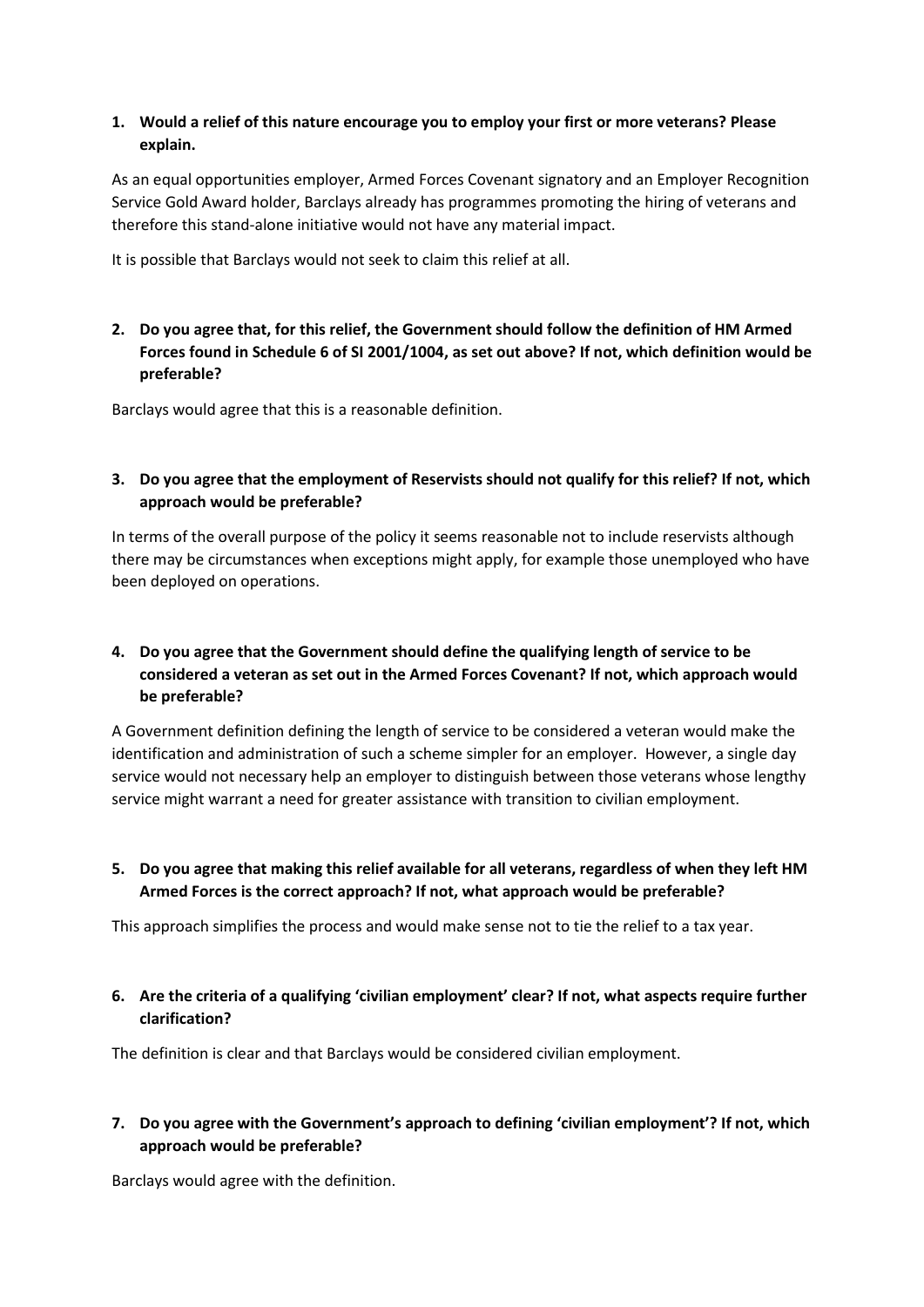# **8. Do you agree that this relief should not apply to salaries above the UST? If not, what approach would be preferable?**

The Upper Secondary Threshold is currently set to £50,000, which is a reasonable value for most employers. However, it might unfairly impact on specialist or more senior service people, who because of age may find it more difficult starting second careers.

For employers, the expectation would be that an 'Armed Forces' NI category would need to be created which enables the payroll system (SAP) to calculate the NI correctly without manual intervention. This may require technical adjustments to implement and might present a challenge to some firms.

#### **9. Do you agree that this relief should also apply to employments that start before 6 April 2021? If not, which approach would be preferable?**

The most straightforward approach for firms would be to claim the relief once a NI category was in place for payroll. This may vary by firm and so a fixed date should be identified from which claims could be initiated (back dated if required). Whether firms need to manage this in an automated or manual capacity might determine the timing from when claims are initiated.

#### **10. Do you agree that these conditions should apply? If not, what approach would be preferable?**

The condition definitions are clear and are rational.

# **11. Do you agree that option 1 will achieve the policy intent? If not, what approach would be more aligned with the policy intent?**

Option 1 will achieve the policy intent and should be relatively simple to administer providing the firm can clearly and easily identify the first day of the veteran's first civilian employment. To do so will likely require some technical adjustment to Barclays hiring platform. The identification and tracking of veterans in a large firm would also need to be addressed.

#### **12. Are there other approaches the Government should consider? Please explain.**

From a HR Operations perspective, Option 3 would be the simplest to administer once the end date of the veteran's military employment had been identified. Option 2 is the most complex and should be avoided.

# **13. Do you agree that an individual should only be eligible for this relief once in their lifetime? If not, what approach would be preferable?**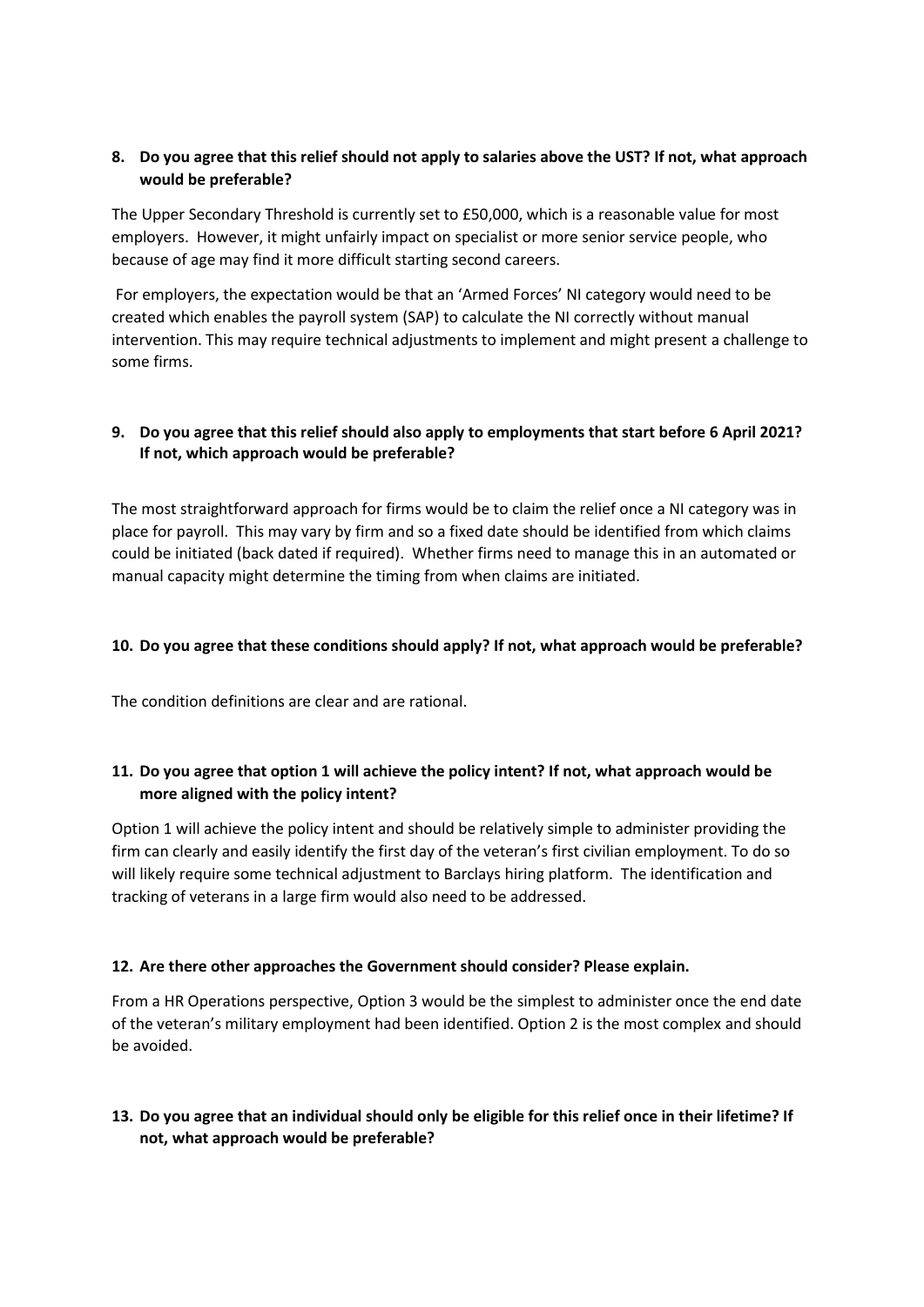If the individual is only eligible once to utilise the relief, Barclays would need to determine if the individual had left the military previously, engaged in civilian employment and whether the employer applied the relief. This will increase complexity/administration and burden upon the employer, therefore the operational preference would be to open the eligibility and not limit it to once per lifetime.

Further thought should be given to those individuals who returned to service as a consequence of not being able to make the transition to civilian employment, and whether this relief would therefor continue to benefit them and employers.

#### **14. Given that a payroll solution is not possible by April 2021, do you agree with this two-stage approach to claim this relief?**

The two stage solution may deter some firms from claiming relief in the first year due to the manual effort required. An efficient method of backdating claims through the PAYE may be required.

# **15. Do you agree that the process of claiming this relief is simple and straightforward? If not, what alternative approach would be preferable?**

Prior to 2022, the process will be manual and will require intervention from the payroll team therefore it is not simple and straightforward. The administrative burden of claiming backdated relief may be a deterrent to some firms.

# **16. Are there any other documents an employer could obtain to demonstrate a veteran's eligibility?**

Nothing in addition to the documents already set out although a CV would not be considered a legal/validated document.

# **17. Would the requirement to maintain records that demonstrate the employee's eligibility discourage you from claiming this relief? Please explain.**

Barclays would be required to amend the documentation requested when hiring however, it doesn't appear to be onerous and is unlikely to deter an employer from claiming the relief.

The requirement to maintain records to ascertain a veteran's eligibility is key to this relief and a standardised method of veteran self-identification driven by policy through the OVA might aid firms and allow for more accurate accounting of veteran activity.

#### **18. Would completing an additional section as part of the PAYE Starter Checklist discourage you from claiming this relief? Please explain.**

Barclays has incorporated the PAYE Starter Checklist within its hiring system and therefore a technical adjustment would be required to reflect any changes.